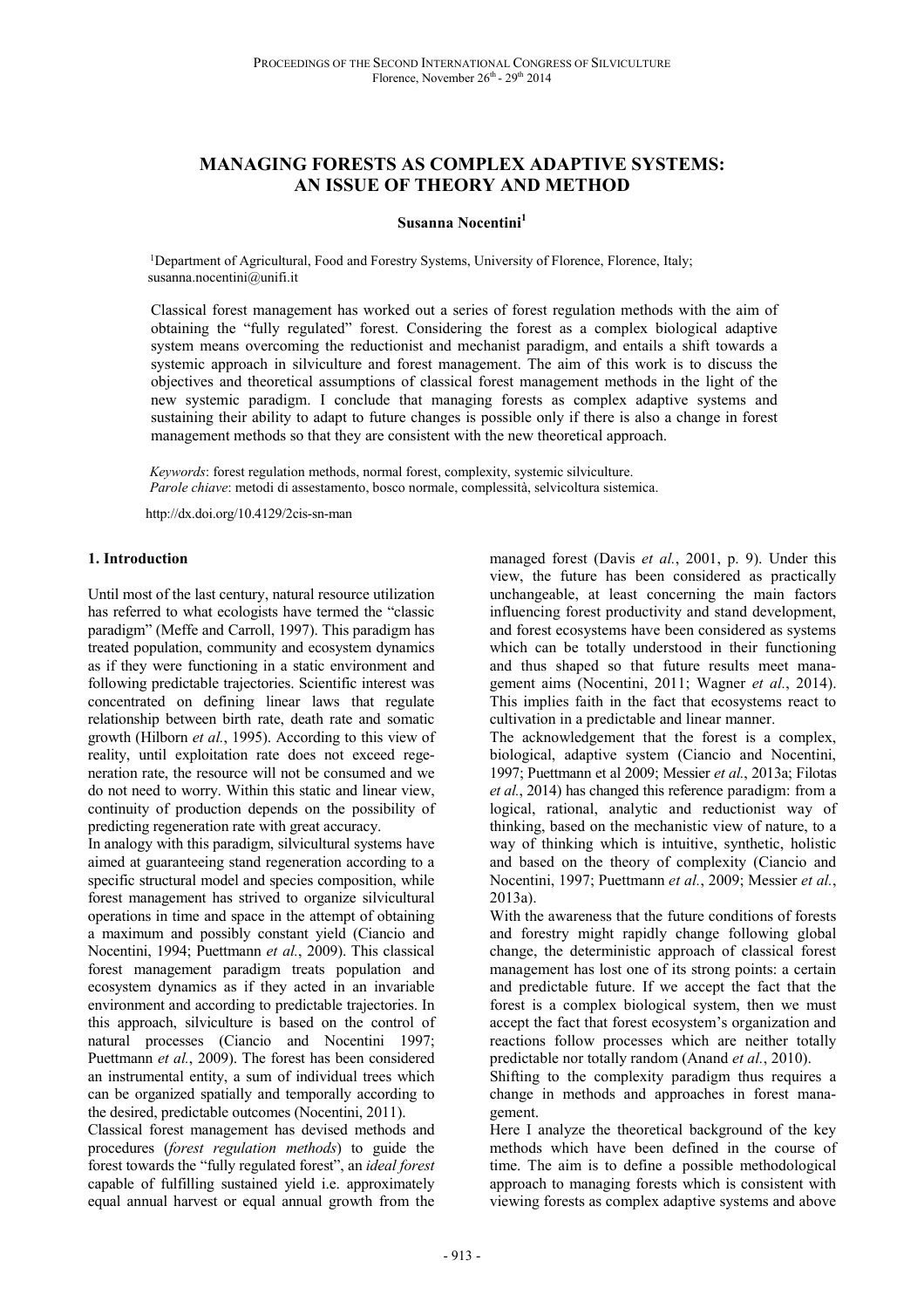all is capable of effectively maintaining the overall resilience of forest ecosystems.

# **2. Classical forest regulation methods**

Over the years of forest history, a great many forest regulation methods have been developed in various parts of the world, especially in Europe; Recknagel in 1917 described 18 methods and more have been devised since then (Davis *et al.*, 2001).

Forest regulation methods address the question of determining the allowable cut in terms of area, volume or number of trees to be cut each year (or a combination of these) in relation to the fully regulated forest model (Patrone, 1944). Different criteria have inspired the "silvicultural method" described by Knuchel (1953), and of Gurnaud's Control method.

# *2.1. Area regulation methods: from forests to plantations*

With *area regulation methods*, the working plan prescribes how many hectares should be cut annually or in each time period, without specifying the type or amount of volume to be cut. These are the simplest and oldest methods: according to Huffel (1926) the idea of fixing the area of the cut was so natural that it must have come immediately to mind to the first foresters who aimed at regulating forest felling.

The aim of these methods is to reach a forest with a "normal" age structure, i.e. a forest organized so that each age class occupies an equal area. According to Tahvonen (2004) the "normal forest" concept (or perfectly regulated or synchronized age class structure) has played an important explicit or implicit role in forestry. For example, Reed (1986, in Tahvonen, 2004) writes: "The ideal of normal forest is thus linked to that of sustained yield, and it has, it seems, occupied a central place in forestry thinking, for as long as a scientific discipline called 'Forestry' can be said to have existed."

With area regulation methods the "normal" forest can be reached only in the case of even-aged stands with prompt and reliable regeneration. For this reason they have been applied in Italy with some success to coppices (Ciancio and Nocentini, 2004). Applying this method to naturally regenerated high forests, where regeneration is less prompt and reliable, gives uncertain results. One of the consequences has been that to obtain the "normal" distribution of stands in age classes, many natural forests have been transformed into plantations. A classical example is that of Central Europe, where starting from the 19th century, large areas of the natural mixed forest were transformed into spruce plantations. This trend lasted well into the 20th century (Leopold, 1936a, 1936b; Wolfe e Berg, 1988). A good example in Italy is that of the Vallombrosa Forest where, following the application of forest regulation plans based on the area regulation method, silver fir plantations increased from 217 hectares in 1876 (Giacomelli, 1878) to 680 hectares in 1960 (Patrone, 1960; Bottalico *et al.*, 2014). It is interesting to note that even where the area regulation method has

been consistently applied for long periods of time, the "normal forest" has almost never been reached, which proves the impossibility of exactly forecasting both forest response to management and changes in the general conditions. A clear example of this is the 1821 working plan drawn out by Cotta for the Colditz Forest, in Saxony, which was based on the normal age class series: in 1921, i.e. 100 years later, notwithstanding the same property, working plan principles, and the authority of Cotta, the forest was still far from "normality" (Heske, 1938, in Heilbron, 1990).

### *2.2 Volume regulation methods: the quintessence of predictability*

*Volume regulation* methods prescribe the quantity of volume that must be felled each year. In the oldest and simplest form, each year the forester went through all the forest marking the biggest trees (in uneven-aged forests) or the oldest stands (in even-aged forests) until he reached the prescribed cut (Huffel, 1926). The first indications of a method for calculating the prescribed cut in terms of volume can be found in Germany around the middle of the eighteenth century, which later developed into Hartig's method (1795). In the same period the "Austrian Cameral method" was developed in Austria, a forest regulation method based on forest increment and on the "normal" standing volume. These methods were inspired by what Heilbron (1990) defines "the quantifying spirit" of the 18th century, when forest management turned to mathematics and geometry to organize production. According to Lowood (1990) the most striking example of this spirit can be found in Germany where forest management was one aspect of state administration which was scrutinized in order to fit "scattered pieces of knowledge ... into systems" and to transform "all sorts of activities previously left to habit ... into a science." (Bechstein, 1797, in Lowood, 1990). The result was quantification and rationalization applied both to the description of nature and to the regulation of economic practice.

According to Samuelson (1976), the 1788 Austrian Cameral method was the first example of the notion of sustained yield (Amacher *et al*., 2009): with this method the best rotation age was described as the one that maximizes timber volume produced per unit of land over time. It is interesting to note that the Austrian Cameral method was the first method that referred directly to the concept of the standing volume of the normal forest. For this reason it has a great historical and conceptual importance. The Cameral method belongs to those methods that the Germans called *Formelmethoden* because it uses mathematical formulae to calculate the normal standing volume and the prescribed cut.

All these methods require a deep knowledge of the mechanisms that regulate forest growth. For this reason they stimulated the development of forest auxology and contributed to the birth and growth of forestry as a science. Yield tables have been one of the main products of this scientific activity. As standard tools for forest management, yield tables have been developed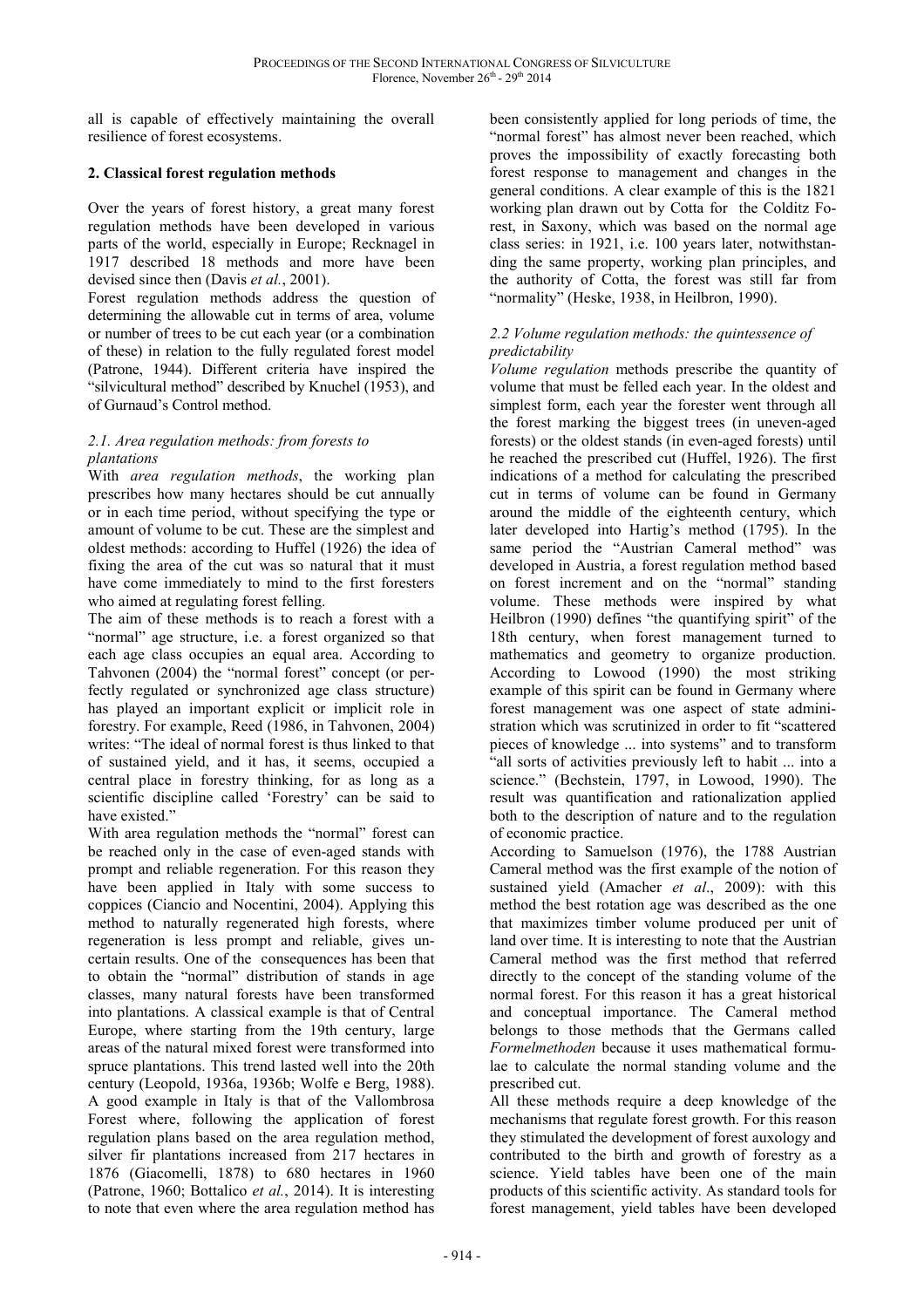mainly from 1795 until 1965 (Skovsgaard and Vanclay, 2008; Pretzsch *et al.*, 2013). Being based on survey data from long-term plots, they mirror growth under past environmental conditions (Pretzsch, 1996, 1999). An important component of this scientific approach is that forest growth can be modeled in a smooth and continuous manner and that spatial changes can be handled as gradual changes along one or more gradients (Skovgaard and Vanclay, 2007). Skovgaard and Vanclay (2007) point out that despite documented examples where site potential and forest site productivity are not constant but change over time (e.g. Spiecker *et al*., 1996; Valentine, 1997), it is still widely held that site productivity should be constant and invariant within site types that are uniform with respect to climate, topography and soils. Skovgaard and Vanclay (2007) also point out that users should be aware that this does not always apply.

The importance of the "Cameral" approach in forest regulation in stimulating research in the field of forest growth and modeling must be acknowledged. But today we must also recognize that if these studies may be satisfactory when the main objective is to increase our understanding of current functioning and dynamics, it is less useful to study futures, where we need to emphasize what is not known (Bell, 2003).

If in 1926 Huffel already asked: "is knowledge in these fields sufficiently certain and complete to remove all risks from these methods?", today we can say that these methods are the quintessence of the deterministic approach: they are firmly and indissolubly tied to the possibility of forecasting with certainty the processes that determine forest growth.

### *2.3 Forest regulation methods based on the number and size of trees: nature entrapped in curves*

According to Huffel (1926) the methods based on the number and size of trees to be cut were the first to be employed in forest regulation for uneven-aged stands because they were the simplest and most direct. The development of these methods brought to the definition of a "balanced" tree distribution in diameter classes in uneven-aged forests. The work of De Liocourt (1898) at the end of the 19<sup>th</sup> century started a line of research which has been developed throughout the  $20<sup>th</sup>$  century (Peng, 2000). The balanced concept has been referred to as a sustainable, equilibrium, or steady state structure in uneven-aged modeling studies (Adams and Ek, 1974; Adams, 1976; Lorimer and Frelich, 1984; Hansen and Nyland, 1987; Chapman and Blatner, 1991; Gove and Fairweather, 1992; Peng, 2000).

The idea that it is possible to constrain a forest to adapt to the "normal distribution" is based on a solid faith in the possibility of predicting and directing with sufficient accuracy the auto-organizing processes of the forest. Or, in other words, nature entrapped in curves.

### *2.4 Gurnaud's control method: away from the normal forest*

Gurnaud's control method (1886, 1890) is very different from all other forest regulation methods because the allowable cut is not calculated *a priori*, but is instead verified *a posteriori* (Ciancio and Nocentini, 1994). The method is based on the control of the reaction of the forest: at every inventory, growth is estimated by comparison with the preceding inventory. If the forest has reached the *étale* (Biolley, 1920), the allowable cut will be equal to the increment. Gurnaud never referred to the normal forest and Biolley (1920), cautioning against excessive dogmatism, wrote that the *étale* could and should be different according to the local situation, the callipering limit, the limits of the size classes (small, medium and big trees) and also following local market needs (Favre, 1980; Bettelini, 1986).

Gurnaud's method, by rejecting the normal forest concept, is not just a technical change, it is a real mutation in silviculture and forest regulation (Ciancio and Nocentini, 1994). The adaptive approach which characterizes it, i.e., adapting the cut to the reaction of the stands, can be considered an anticipation of concepts which are connected to managing forests as complex adaptive systems.

# *2.5 The silvicultural method*

Pardé (1930) suggested prescribing the cut following exclusively silvicultural considerations for unevenaged forests which could not be managed with "normal" methods i.e., mountain forests, old forests or forests where the main object was not wood production but conservation of the forest, such as in the case of the Fontainbleau forest. According to Knuchel (1953) the "silvicultural" method is different from all other forest regulation methods because these first calculate the allowable cut, which is then distributed among the different compartments according to the felling plan. With the silvicultural method, the cut is first determined for each compartment in accordance with silvicultural considerations, from which the prescribed cut for the whole forest is then derived. This method was customary in western Switzerland. The advantage of the method depended on the fact that the allowable cut was determined on the basis of local conditions and of the foresters' expertise. Thus all parts of the forest were treated according to the effective silvicultural needs of the stands; gross errors were avoided and errors of estimation could be soon spotted with inventories carried out at 10 year intervals (Knuchel, 1953). The guiding criteria was that after the felling, the forest should always be in a better state than before: the "possible yield ought not, therefore, be determined on the basis of a formula or of an exploitation plan alone, but attention should always be paid in the first instance to the silviculturist point of view" (Knuchel, 1953).

In Italy this method was first described by Cantiani (1963) as a method for guiding forest stands without a "normal" structure (which he called "irregular"), towards "normality", while at the same time increasing the productive capacity of each compartment. Thus the silvicultural method became a tool for bringing "irregular" forest stands back into the domain of classical forest regulation methods based on the "normal forest" model (Ciancio *et al.*, 1995).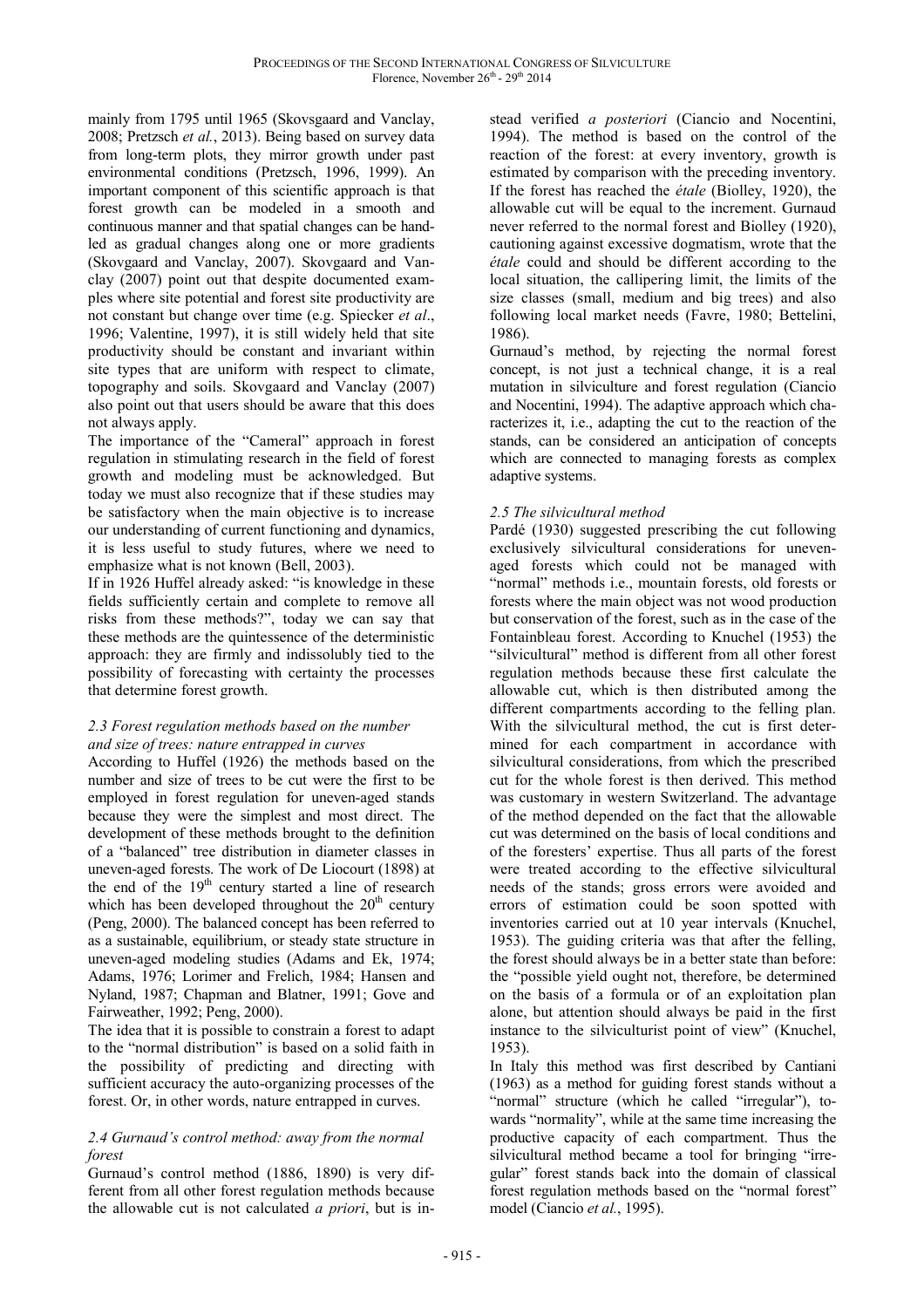Following Cantiani's approach, the silvicultural method has been used in Italy for stands where, for various causes, structure cannot be classified as clearly even-aged or uneven-aged. This is often the case of stands resulting from the incomplete application of silvicultural treatments such as the uniform shelterwood felling in beech forests. Here the prescribed cut is determined for each compartment following silvicultural considerations with the aim of bringing stand structure back to the "normal" situation, then the total prescribed cut is compared to the prescribed cut derived from classical volume regulation methods.

#### **3. Managing forests as complex adaptive systems: a change in theory and method**

From this quick outline of the development of forest regulation methods and their relationship to the underlying theories, it is clear that the area regulation method, the volume regulation method and those methods based on a balanced diameter distribution, are firmly anchored to the mechanist view of nature and to a paradigm based on the deterministic and reductionist approach.

Managing forests as complex adaptive systems changes the underlying paradigm and therefore a change in methods is also needed. As Rist and Moen (2013) have pointed out, forest management has long been oriented toward maximizing returns of a restricted set of outputs and still today the tendency to focus on a narrow set of management goals and methods fails to give adequate attention to the provisioning of a wide array of ecosystem services, including biodiversity. Furthermore, successfully managing a forest to maximise production of a service (or set of services) may lead to a less resilient and more vulnerable system, from both ecological and institutional perspectives (Rist and Moen, 2013). High adaptability and flexibility of forests are needed to cope with increasing uncertainty due to climate change in the future (Wagner *et al.*, 2014). Thus, management of complex forest systems cannot work on a deterministic basis (Ciancio and Nocentini, 1997; Puettmann *et al.*, 2009).

Changing management methods means adopting an approach which increases adaptability of forests by favoring diversification, self-organization and complexity. Management based on systemic silviculture, which considers the forest a complex and adaptive biological system, integrates analyses, methods and operational procedures that are coherent with many attributes of complex systems (Ciancio and Nocentini, 1997, 2011; Ciancio *et al*., 2003; Nocentini and Coll, 2013).

With the systemic approach, monitoring is an essential element for adapting cultivation and management to the responses of the system. Management aims towards conserving and increasing complexity and implies decentralized control (Nocentini and Coll, 2013). Forest ecosystems are viewed as moving targets and, accordingly, management will need to be flexible, adaptive and experimental (Messier *et al.*, 2013).

Focus is not on the prediction of the effect of each intervention but rather on the reaction to it as tracked

by relevant indicators. This means moving from a strictly ruled forest planning towards adaptive management where, generally, indicators are not used to define the desired future condition, but as parameters to measure changes over time (Ciancio and Nocentini 2004; Corona and Scotti*,* 2011).

The concept of a "minimum" growing stock, which should always be present on a management unit (Ciancio and Nocentini, 2011; Nocentini and Coll, 2013; Wagner *et al.*, 2014), addresses the question of keeping forest ecosystems above the "critical" zone, where the ecosystem may transfer to another stability domain (Ekins *et al.*, 2003), while at the same time keeping more options open for the future (i.e., increase flexibility).

Systemic forest management integrates the basic criteria of two forest regulation methods which have been considered marginal or even outside classical forest management: the silvicultural method, freed from any reference to the "normal forest" concept, and the adaptive approach typical of the control method.

In conclusion, managing forests as complex adaptive systems and sustaining their ability to adapt to future changes is possible only if there is also a change in forest management methods so that they are consistent with the new theoretical approach.

# **RIASSUNTO**

#### **La gestione del bosco come sistema biologico complesso e adattativo: una questione di teoria e di metodo**

L'acquisizione in campo scientifico della nozione di bosco come *sistema biologico complesso e adattativo* ha comportato il superamento della visione deterministica e meccanicistica del bosco e il passaggio a una gestione basata sulla selvicoltura sistemica.

Lo scopo del lavoro è di verificare se l'assestamento classico può essere coerente con questa nuova visione. A tal fine vengono esaminati obiettivi e presupposti teorici dei principali metodi di assestamento.

Si conclude che solo rendendo di nuovo coerenti il metodo con la teoria, l'elaborazione di un piano di gestione forestale può diventare un supporto fondamentale per garantire l'aumento dell'efficienza complessiva dell'ecosistema forestale e soprattutto la sua capacità di adattamento ai cambiamenti che caratteriz-zano l'attuale realtà non solo ambientale ma anche sociale ed economica.

#### **REFERENCES**

- Adams D.M., 1976 *A note on the interdependence of stand structure and best stocking in a selection forest*. Forest Scince, 22: 180-184.
- Adams D.M., Ek A.R., 1974 *Optimizing the management of uneven-aged forest stands.* Canadian Journal of Forest Research, 4: 274-287. http://dx.doi.org/10.1139/x74-041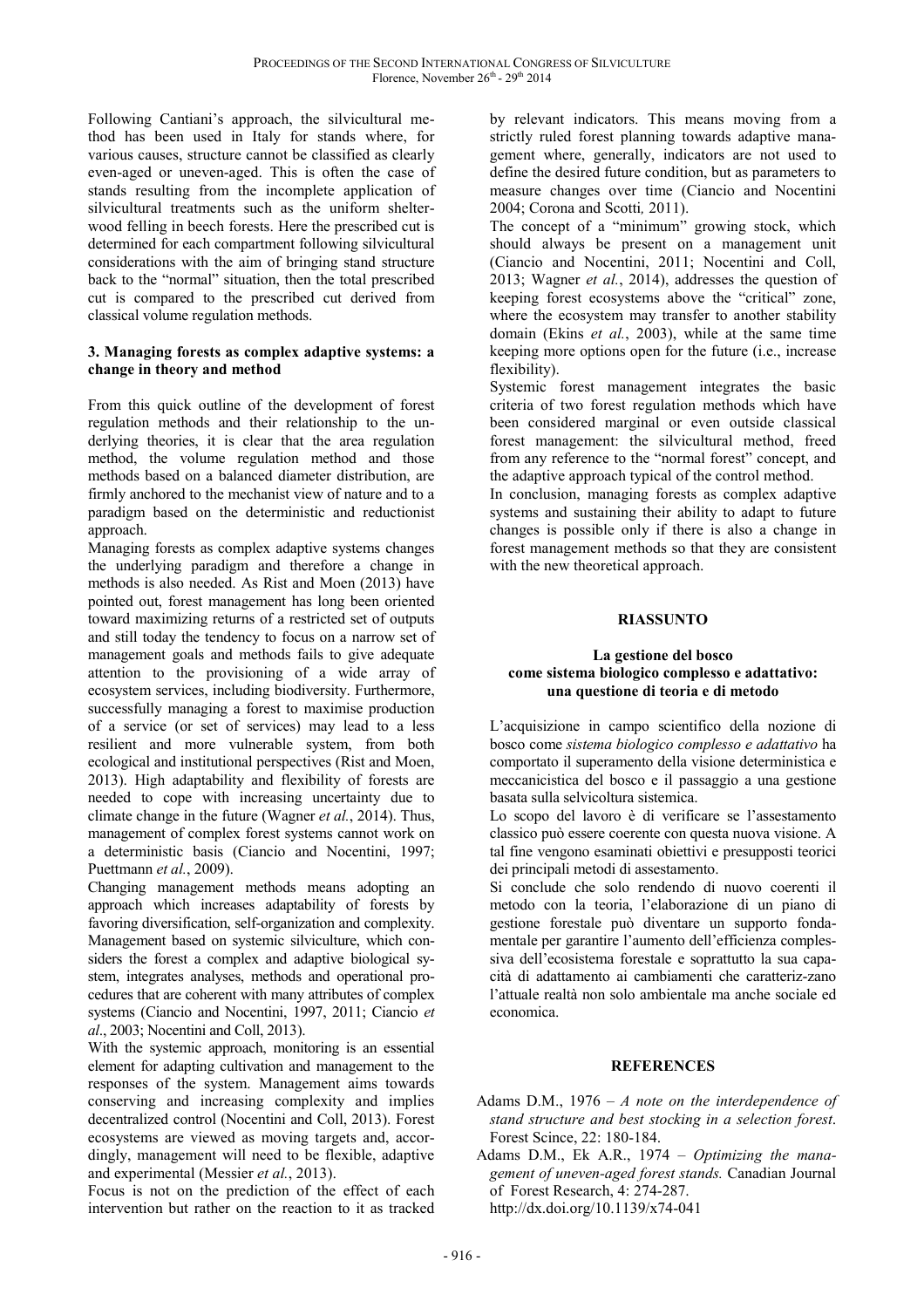- Amacher G.S., Ollikainen M., Koskela E., 2009 *Economics of forest resources*. The MIT Press Cambridge, Massachusetts, p. 398.
- Anand M., Gonzalez A., Guichard F., Kolasa J., Parrott L., 2010 – *Ecological Systems as Complex Systems: Challenges for an Emerging Science*. Diversity, *2*: 395- 410. On line: www.mdpi.com/journal/diversity. http://dx.doi.org/10.3390/d2030395
- Bechstein J.M., 1797 *Anzeige von der Herzoglich-Sächsisch-Gothaischen und Altenburgischen Societät der Forst- und Jagdkunde zu Waltershausen nebst den vorläufigen Statuten derselben.* Diana, 1: 424-429.
- Bell W., 2003 *Foundations of Futures Studies: History, Purposes and Knowledge* (New Edition). Transaction Publishers, New Brunswick (USA) and London (UK).
- Bettellini D., 1986 *La planification des exploitations ligneuses par la méthode du contrôle.* Institut fur Wald-und Holzforschung, E.T.H., Zurich.
- Biolley H., 1920 *L'aménagement des forêts par la méthode experimentale et spécialement la méthode du contrôle*. Attinger Frères, Neuchatel.
- Bottalico F., Travaglini D., Fiorentini S., Lisa C., Nocentini S., 2014 – *Stand dynamics and natural regeneration in silver fir (Abies alba Mill.) plantations after traditional rotation age*. iForest, 7: 313-323. [online 2014-04-08] URL: http://www.sisef.it/iforest/ contents/? id=ifor0985-007
- Cantiani M., 1963 *Sviluppi del metodo colturale nell'assestamento forestale*. L'Italia forestale e Montana, 18 (1): 46-48.
- Chapman R.C., Blatner K.A., 1991 *Calculating balanced diameter distributions associated with specified residual stand densities*. J. Environ. Manage., 33: 155-160. http://dx.doi.org/10.1016/S0301-4797(05)80091-X
- Ciancio O., Nocentini S., 2011 *Biodiversity conservation and systemic silviculture: Concepts and applications*. Plant Biosystems An International Journal Dealing with all Aspects of Plant Biology, 145: (2) 411-418. http://dx.doi.org/10.1080/11263504.2011.558705
- Ciancio O., Corona P., Marchetti M., Nocentini S., 2003 *Systemic forest management and operational perspectives for implementing forest conservation in Italy under a pan-European framework*. Proceedings, XII World Forestry Congress, Vol. B, Outstanding Paper, Level 1, Quebec City, pp. 377-384.
- Ciancio O., Iovino F., Menguzzato G., Nocentini S., 1995 – *Il metodo colturale: un problema di selvicoltura e di assestamento forestale.* L'Italia forestale e montana, 50  $(1): 2-19.$
- Ciancio O., Nocentini S., 1994 *Gurnaud's control method and silviculture on natural basis: a forest management and silvicultural question*. L'Italia forestale e Montana, 49 (4): 336-356.
- Ciancio O., Nocentini S., 1997 *The forest and man: the evolution of forestry thought from modern humanism to the culture of complexity. Systemic silviculture and management on natural bases.* In: "The forest and man" (O. Ciancio ed.), Firenze, Accademia Italiana di Scienze Forestali, pp. 21-114.
- Ciancio O., Nocentini S., 2004 *Biodiversity conservation in Mediterranean forest ecosystems: from theory to operationality*. In: Monitoring and Indicators of Forest

Biodiversity in Europe – From Ideas to Operationality. A cura di M. Marchetti. EFI Proceedings No 51, 2004: 163-168.

- Corona P., Scotti R., 2011 *Systemic silviculture, adaptive management and forest monitoring perspectives*. L'Italia Forestale e Montana, 66 (3): 219-224. http://dx.doi.org/10.4129/ifm.2011.3.05
- Davis L.S., Norman Johnson K., Bettinger P.S., Howard T.E., 2001 – *Forest management: to sustain ecological, economic, and social values*. McGraw-Hill, New York, NY 2001. 4th ed. p. 804.
- De Liocourt F., 1898 *De l'Aménagement des Sapinières*. Bulletin Société Franche Comté et Belfort.
- Ekins P., Simon S., Deutsch L., Folke C., De Groot R., 2003 – *A framework for the practical application of the concepts of critical natural capital and strong sustainability*. Ecological Economics, 44 (2-3):165-185. http://dx.doi.org/10.1016/S0921-8009(02)00272-0
- Favre L.A., 1980 *Cent ans de jardinage cultural contrôlé.*  Journal Forestier Suisse, numéro spécial "Contrôle", pp. 651-674.
- Filotas E., Parrott L., Burton P.J., Chazdon R.L., Coates K.D., Coll L., Haeussler S., Martin K., Nocentini S., Puettmann K.J., Putz F.E., Simard S.W., Messier C., 2014 – *Viewing forests through the lens of complex systems science*. Ecosphere 5 (1): 1-23. http://dx.doi.org/10.1890/ES13-00182.1
- Giacomelli C., 1878 *Tassazione della foresta inalienabile di Vallombrosa in Toscana*. Annali del Ministero dell'Agricoltura, Industria e Commercio. Roma.
- Gove J.H., Fairweather S.E., 1992 *Optimizing the management of uneven-aged forest stands: a stochastic approach*. For. Sci., 38 (3): 623-640.
- Gurnaud A., 1886 *La sylviculture française et la méthode du contrôle*. Imprimerie Paul Jacquin, Besançon, p. 121.
- Gurnaud A., 1890 *La méthode du contrôle et la tradition forestière*. Revue des eaux et forets: 209-218.
- Hansen G.D., Nyland R.D., 1987 *Effects of diameter distribution on the growth of simulated uneven-aged sugar maple stands*. Can. J. For. Res., 17 (1): 1-8. http://dx.doi.org/10.1139/x87-001
- Hartig G.L., 1795 *Anweisung zur Taxation und Beschreibung der Forste, oder zur Bestimmung des Holzertrages der Wälder*. Heyer , Gießen.
- Heilbron J.L., 1990 *Introductory Essay.* In: The quantifying spirit of the Eighteenth Century*.* (Frangsmyr T., Heilbron J. L., Rider R. E., eds). University of California Press, Berkeley and Los Angeles, California, pp: 1-23.
- Heske F., 1938 *German Forestry*. Yale University Press.
- Hilborn R., Walters C.J., Ludwig D., 1995 *Sustainable exploitation of renewable resources*. Annual Review of Ecology and Systematics, 26: 45-67.
- http://dx.doi.org/10.1146/annurev.es.26.110195.000401 Huffel G., 1926 – *Economie forestière*. Tome III. Li-
- braire agricole de la maison rustique, Paris, pp. 517. Knuchel H., 1953 – *Planning and control in the managed*
- *forest*. (Translation by M. L. Anderson). Oliver and Boyd. Edimburgh, pp. 360.
- Leopold A., 1936a *Deer and Dauerwald in Germany. I. History*. Journal of Forestry, 34 (4): 366-375.
- Leopold A., 1936b *Deer and Dauerwald in Germany. II. Ecology and policy*. Journal of Forestry, 34 (5): 460-466.